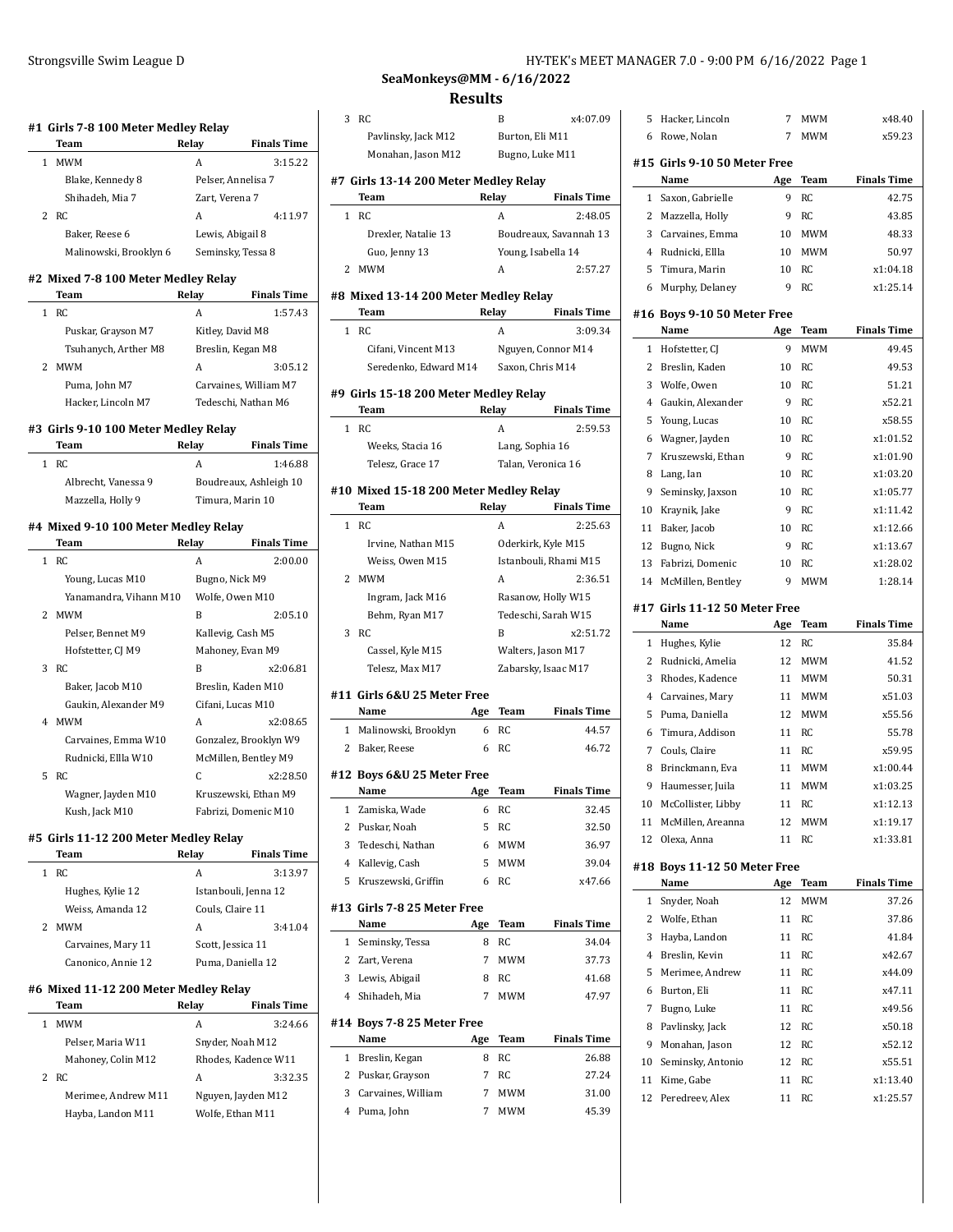|                | #19 Girls 13-14 50 Meter Free         |        |                   |                             |
|----------------|---------------------------------------|--------|-------------------|-----------------------------|
|                | Name                                  | Age    | Team              | <b>Finals Time</b>          |
| 1              | Guo, Jenny                            | 13     | <b>RC</b>         | 34.13                       |
| 2              | Mahoney, Addison                      | 14     | <b>MWM</b>        | 37.86                       |
| 3              | Young, Isabella                       | 14     | RC                | 39.19                       |
| 4              | Rhodes, Amelia                        | 13     | <b>MWM</b>        | 41.07                       |
| 5              | Couls, Kate                           | 14     | <b>RC</b>         | x41.90                      |
| 6              | Belgrave, Rilei                       | 14     | <b>MWM</b>        | x42.70                      |
|                | #20 Boys 13-14 50 Meter Free<br>Name  | Age    | Team              | <b>Finals Time</b>          |
| 1              | Saxon, Chris                          | 14     | <b>RC</b>         | 29.99                       |
| $\overline{2}$ | Zaleski, Jcc                          | 14     | <b>MWM</b>        | 30.63                       |
| 3              | Cifani, Vincent                       | 13     | RC                | 38.22                       |
| 4              | Nguyen, Connor                        | 14     | RC                | x49.55                      |
|                | #21 Girls 15-18 50 Meter Free         |        |                   |                             |
|                | Name                                  | Age    | <b>Team</b>       | <b>Finals Time</b>          |
| 1              | Weeks, Stacia                         | 16     | <b>RC</b>         | 36.63                       |
| 2              | Tedeschi, Sarah                       | 15     | <b>MWM</b>        | 37.06                       |
| 3              | Talan, Veronica                       | 16     | RC                | 39.35                       |
| 4              | Collins, Megan                        | 15     | <b>MWM</b>        | 40.94                       |
| 5              | Lusky, Megan                          | 16     | RC                | x44.47                      |
| 6              | Lang, Sophia                          | 16     | <b>RC</b>         | x48.76                      |
|                | #22 Boys 15-18 50 Meter Free          |        |                   |                             |
|                | Name                                  | Age    | Team              | <b>Finals Time</b>          |
| 1              | Ingram, Jack                          | 16     | <b>MWM</b>        | 31.39                       |
| 2              | Oderkirk, Kyle                        | 15     | RC                | 31.71                       |
| 3              | Telesz, Max                           | 17     | <b>RC</b>         | 32.90                       |
| 4              | Istanbouli, Rhami                     | 15     | RC                | x33.72                      |
| 5              | Walters, Jason                        | 17     | RC                | x37.24                      |
| 6              | Cassel, Kyle                          | 15     | RC                | x41.84                      |
| 7              | Zabarsky, Isaac                       | 17     | RC                | x42.60                      |
| 8              | Irvine, Matthew                       | 17     | RC                | x43.29                      |
|                | #23 Girls 6&U 25 Meter Back           |        |                   |                             |
|                | Name                                  | Age    | Team              | <b>Finals Time</b>          |
| 1              | Malinowski, Brooklyn                  | 6      | RC                | 49.30                       |
| $\overline{c}$ | Baker, Reese                          | 6      | <b>RC</b>         | 1:01.12                     |
|                | #24 Boys 6&U 25 Meter Back<br>Name    |        |                   |                             |
| 1              |                                       | Age    | Team<br><b>RC</b> | <b>Finals Time</b><br>38.97 |
| $\overline{2}$ | Puskar, Noah<br>Zamiska, Wade         | 5<br>6 | <b>RC</b>         |                             |
| 3              |                                       | 5      | <b>MWM</b>        | 40.83<br>41.09              |
| 4              | Kallevig, Cash<br>Kruszewski, Griffin | 6      | RC                | x1:15.58                    |
|                |                                       |        |                   |                             |
|                | #25 Girls 7-8 25 Meter Back<br>Name   | Age    | Team              | <b>Finals Time</b>          |
| 1              | Blake, Kennedy                        | 8      | <b>MWM</b>        | 38.81                       |
| 2              | Lewis, Abigail                        | 8      | RC                | 57.02                       |
| 3              | Shihadeh, Mia                         | 7      | <b>MWM</b>        | 1:02.93                     |
| 4              | Zart, Verena                          | 7      | MWM               | x1:06.72                    |
|                | #26 Boys 7-8 25 Meter Back            |        |                   |                             |
|                | Name                                  | Age    | Team              | <b>Finals Time</b>          |
| 1              | Tsuhanych, Arther                     | 8      | RC                | 27.81                       |
| 2              | Puskar, Grayson                       | 7      | RC                | 30.55                       |

**SeaMonkeys@MM - 6/16/2022 Results**

| 3      | Carvaines, William                | 7        | MWM        | 46.93              |
|--------|-----------------------------------|----------|------------|--------------------|
| 4      | Puma, John                        | 7        | <b>MWM</b> | 1:13.57            |
|        | #27  Girls 9-10 50 Meter Back     |          |            |                    |
|        | Name                              | Age      | Team       | <b>Finals Time</b> |
| 1      | Boudreaux, Ashleigh               | 10       | RC         | 47.35              |
| 2      | Rudnicki, Ellla                   | 10       | <b>MWM</b> | 51.96              |
| 3      | Albrecht, Vanessa                 | 9        | RC         | 59.16              |
| 4      | Gonzalez, Brooklyn                | 9        | MWM        | 1:10.24            |
| 5      | Timura, Marin                     | 10       | RC         | x1:11.08           |
| 6      | Murphy, Delaney                   | 9        | RC         | x1:35.35           |
|        | #28 Boys 9-10 50 Meter Back       |          |            |                    |
|        | Name                              | Age      | Team       | <b>Finals Time</b> |
| 1      | Cifani, Lucas                     | 10       | RC         | 54.45              |
| 2      | Seminsky, Jaxson                  | 10       | RC         | 1:03.00            |
| 3      | Lang, Ian                         | 10       | RC         | x1:04.55           |
| 4      | Wolfe, Owen                       | 10       | RC         | x1:05.67           |
| 5      | Wagner, Jayden                    | 10       | RC         | x1:07.95           |
| 6      | Baker, Jacob                      | 10       | RC         | x1:09.40           |
| 7      | Kush, Jack                        | 10       | RC         | x1:15.37           |
| 8      | McMillen, Bentley                 | 9        | <b>MWM</b> | 1:30.64            |
| 9      | Fabrizi, Domenic                  | 10       | RC         | x1:30.71           |
| 10     | Mahoney, Evan                     | 9        | MWM        | 1:30.94            |
| 11     | Kohlmann, Cannon                  | 9        | RC         | x1:51.50           |
|        | #29 Girls 11-12 50 Meter Back     |          |            |                    |
|        | Name                              | Age      | Team       | <b>Finals Time</b> |
| 1      | Weiss, Amanda                     | 12       | RC         | 40.66              |
| 2      | Hughes, Kylie                     | 12       | RC         | 41.27              |
| 3      | Arold, Abbi                       | 12       | <b>MWM</b> | 47.45              |
| 4      | Rudnicki, Amelia                  | 12       | <b>MWM</b> | 51.41              |
| 5      | Pelser, Maria                     | 11       | MWM        | x53.66             |
| 6      | Scott, Jessica                    | 11       | MWM        | x54.56             |
| 7      | Carvaines, Mary                   | 11       | <b>MWM</b> | x59.28             |
| 8      | Couls, Claire                     | 11       | RC         | x1:08.18           |
| 9      | Puma, Daniella                    | 12       | MWM        | x1:17.56           |
| 10     | McCollister, Libby                | 11       | RC         | x1:20.92           |
| 11     | Olexa, Anna                       | 11       | RC         | x1:25.33           |
|        | #30 Boys 11-12 50 Meter Back      |          |            |                    |
|        | Name                              |          | Age Team   | <b>Finals Time</b> |
| 1      |                                   |          |            |                    |
|        | Mahoney, Colin                    | 12       | MWM        | 51.22              |
| 2      | Merimee, Andrew                   | 11       | RC         | 52.45              |
| 3      | Pavlinsky, Jack                   | 12       | RC         | 52.84              |
| 4      | Nguyen, Jayden                    | 12       | RC         | x55.51             |
| 5      | Burton, Eli                       | 11       | RC         | x1:06.53           |
| 6      | Peredreev, Alex                   | 11       | <b>RC</b>  | x1:22.71           |
|        | #31  Girls 13-14 50 Meter Back    |          |            |                    |
|        | Name                              | Age      | Team       | <b>Finals Time</b> |
| 1      | Drexler, Natalie                  | 13       | RC         | 38.86              |
| 2      | Mahoney, Addison                  | 14       | MWM        | 42.11              |
| 3      | Boudreaux, Savannah               | 13       | RC         | 44.77              |
| 4<br>5 | Young, Isabella<br>Rhodes, Amelia | 14<br>13 | RC<br>MWM  | x47.93<br>50.76    |

|                | #32 Boys 13-14 50 Meter Back            |         |             |                     |
|----------------|-----------------------------------------|---------|-------------|---------------------|
|                | Name                                    | Age     | Team        | <b>Finals Time</b>  |
| $\mathbf{1}$   | Seredenko, Edward                       | 14      | <b>RC</b>   | 36.64               |
| $\mathbf{2}$   | Cifani, Vincent                         | 13      | RC          | 43.80               |
|                | #33 Girls 15-18 50 Meter Back           |         |             |                     |
|                | Name                                    | Age     | <b>Team</b> | <b>Finals Time</b>  |
|                | 1 Telesz, Grace                         | 17      | RC          | 35.41               |
|                | 2 Tedeschi, Sarah                       | 15      | <b>MWM</b>  | 46.69               |
|                | 3 Collins, Megan                        |         | 15 MWM      | 48.67               |
|                | 4 Lusky, Megan                          |         | 16 RC       | 58.43               |
|                |                                         |         |             |                     |
|                | #34 Boys 15-18 50 Meter Back<br>Name    | Age     | Team        | <b>Finals Time</b>  |
| 1              | Weiss, Owen                             | 15      | RC          | 34.85               |
| $\overline{2}$ | Behm, Ryan                              | 17      | <b>MWM</b>  | 38.12               |
|                | 3 Irvine, Nathan                        | 15      | <b>RC</b>   | 39.28               |
| 4              | Istanbouli, Rhami                       | 15      | RC          | x45.17              |
| 5              | Cassel, Kyle                            | 15      | RC          | x46.69              |
|                |                                         |         |             |                     |
|                | #35 Girls 7-8 25 Meter Breast           |         |             |                     |
|                | Name                                    | Age     | Team        | <b>Finals Time</b>  |
|                | 1 Pelser, Annelisa                      | 7       | <b>MWM</b>  | 31.73               |
|                | *2 Blake, Kennedy                       | 8       | <b>MWM</b>  | 39.27               |
|                | *2 Seminsky, Tessa                      | 8       | RC          | 39.27               |
|                | #36 Boys 7-8 25 Meter Breast            |         |             |                     |
|                |                                         |         | Team        | <b>Finals Time</b>  |
|                | Name                                    | Age     |             |                     |
|                | 1 Breslin, Kegan                        | 8       | RC          | 36.16               |
| 2              | Podojil, J.D.                           | 8       | <b>MWM</b>  | 37.12               |
|                |                                         |         |             |                     |
|                | #37 Girls 9-10 50 Meter Breast          |         |             |                     |
|                | Name                                    | Age     | Team        | <b>Finals Time</b>  |
|                | 1 Boudreaux, Ashleigh                   | 10<br>9 | RC          | 58.21               |
|                | 2 Saxon, Gabrielle                      |         | RC          | 1:00.40             |
| 3<br>4         | Carvaines, Emma                         | 10<br>9 | MWM<br>RC.  | 1:13.13<br>x1:22.74 |
|                | Kolloru, Shamita                        |         |             |                     |
|                | #38 Boys 9-10 50 Meter Breast           |         |             |                     |
|                | Name                                    |         | Age Team    | <b>Finals Time</b>  |
|                | 1 Yanamandra, Vihann                    | 10      | RC          | 56.97               |
|                | 2 Hofstetter, CJ                        | 9       | <b>MWM</b>  | 1:11.86             |
| 3              | Pelser, Bennet                          | 9       | <b>MWM</b>  | 1:13.86             |
| 4              | Cifani, Lucas                           | 10      | RC          | 1:13.97             |
| 5              | Kruszewski, Ethan                       | 9       | RC          | x1:15.53            |
| 6              | Bugno, Nick                             | 9       | RC          | x1:17.27            |
| 7              | Young, Lucas                            | 10      | RC          | x1:29.68            |
| 8              | Breslin, Kaden                          | 10      | <b>RC</b>   | x1:31.66            |
| 9              | Kraynik, Jake                           | 9       | RC          | x1:42.24            |
| 10             | Kohlmann, Cannon                        | 9       | RC          | x2:02.21            |
|                |                                         |         |             |                     |
|                | #39 Girls 11-12 50 Meter Breast<br>Name | Age     | Team        | <b>Finals Time</b>  |
| $\mathbf{1}$   | Istanbouli, Jenna                       | 12      | RC          | 52.19               |
| $\mathbf{2}$   | Canonico, Annie                         | 12      | MWM         | 58.78               |
| 3              | Scott, Jessica                          | 11      | MWM         | 1:00.59             |
| 4              | Timura, Addison                         | 11      | RC          | 1:09.71             |
| 5              | Rhodes, Kadence                         | 11      | MWM         | x1:16.83            |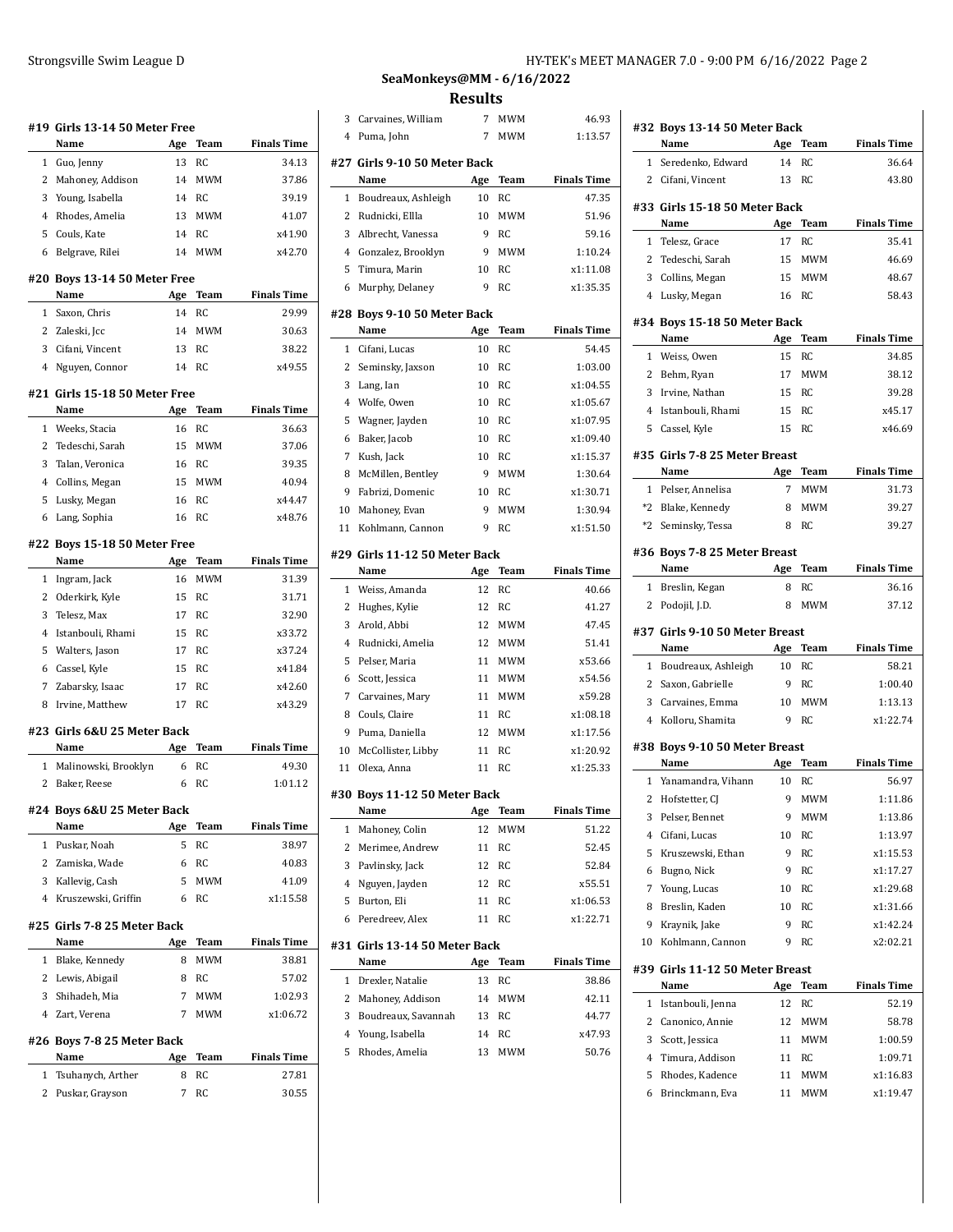| 7            | (#39 Girls 11-12 50 Meter Breast)<br>McMillen, Areanna | 12      | <b>MWM</b>       | x1:27.82           |
|--------------|--------------------------------------------------------|---------|------------------|--------------------|
|              | #40 Boys 11-12 50 Meter Breast                         |         |                  |                    |
|              | Name                                                   | Age     | Team             | <b>Finals Time</b> |
| $\mathbf{1}$ | Snyder, Noah                                           | 12      | <b>MWM</b>       | 54.66              |
| 2            | Nguyen, Jayden                                         | 12      | RC               | 57.36              |
| 3            | Monahan, Jason                                         |         | 12 RC            | 1:09.30            |
| 4            | Breslin, Kevin                                         | 11      | RC               | x1:10.50           |
| 5            | Bugno, Luke                                            | 11      | RC               | x1:15.62           |
|              | #41 Girls 13-14 50 Meter Breast                        |         |                  |                    |
|              | Name                                                   | Age     | Team             | <b>Finals Time</b> |
| 1            | Arold, Grace                                           | 14      | <b>MWM</b>       | 48.59              |
| 2            | Boudreaux, Savannah                                    | 13      | RC               | 51.24              |
| 3            | Belgrave, Rilei                                        | 14      | <b>MWM</b>       | 52.25              |
|              | 4 Couls, Kate                                          |         | 14 RC            | 59.88              |
|              | #42 Bovs 13-14 50 Meter Breast                         |         |                  |                    |
|              | Name                                                   | Age     | Team             | <b>Finals Time</b> |
| $\mathbf 1$  | Saxon, Chris                                           | 14      | RC               | 42.54              |
| 2            | Nguyen, Connor                                         | 14      | RC               | 1:20.37            |
|              | #43 Girls 15-18 50 Meter Breast                        |         |                  |                    |
|              | Name                                                   | Age     | Team             | <b>Finals Time</b> |
| 1            | Talan, Veronica                                        | 16      | RC               | 48.05              |
| 2            | Rasanow, Holly                                         | 15      | MWM              | 52.10              |
| 3            | Weeks, Stacia                                          | 16      | RC               | 52.60              |
| 4            | Lang, Sophia                                           | 16      | RC               | x1:04.52           |
|              | #44 Boys 15-18 50 Meter Breast                         |         |                  |                    |
|              |                                                        |         |                  |                    |
|              | Name                                                   | Age     | Team             | <b>Finals Time</b> |
| $\mathbf 1$  | Behm, Ryan                                             | 17      | <b>MWM</b>       |                    |
|              | 2 Oderkirk, Kyle                                       | 15      | RC               | 42.55              |
| 3            | Walters, Jason                                         | 17      | RC               | 49.38              |
| 4            | Irvine, Matthew                                        | 17      | RC               | x1:01.83           |
|              | #45 Girls 7-8 25 Meter Fly                             |         |                  | 41.04              |
|              | Name                                                   | Age     | Team             | <b>Finals Time</b> |
| 1            | Pelser, Annelisa                                       | 7       | <b>MWM</b>       | 27.57              |
|              | #46 Boys 7-8 25 Meter Fly                              |         |                  |                    |
|              | Name                                                   | Age     | <b>Team</b>      | Finals Time        |
| 1            | Podojil, J.D.                                          | 8       | MWM              | 31.69              |
| 2            | Tsuhanych, Arther                                      | 8       | RC               | 32.07              |
| 3            | Kitley, David                                          | 8       | RC               | 36.19              |
|              | #47 Girls 9-10 25 Meter Fly                            |         |                  |                    |
|              | Name                                                   | Age     | Team             | <b>Finals Time</b> |
| 1<br>2       | Mazzella, Holly<br>Albrecht, Vanessa                   | 9<br>9  | RC<br>RC         | 24.90<br>27.19     |
|              |                                                        |         |                  |                    |
|              | #48 Boys 9-10 25 Meter Fly                             |         |                  |                    |
|              | Name                                                   | Age     | Team             | <b>Finals Time</b> |
| 1            | Yanamandra, Vihann                                     | 10      | RC               | 20.81              |
| 2            | Gaukin, Alexander                                      | 9<br>9  | RC               | 28.15              |
| 3            | Mahoney, Evan                                          |         | <b>MWM</b>       | 34.28              |
| 4<br>5       | Kush, Jack<br>Pelser, Bennet                           | 10<br>9 | RC<br><b>MWM</b> | x42.28<br>45.12    |

## Strongsville Swim League D<br>HY-TEK's MEET MANAGER 7.0 - 9:00 PM 6/16/2022 Page 3

# **SeaMonkeys@MM - 6/16/2022 Results**

|              | #49 Girls 11-12 50 Meter Fly<br>Name       | Age   | Team           | <b>Finals Time</b>     |
|--------------|--------------------------------------------|-------|----------------|------------------------|
| 1            | Weiss, Amanda                              | 12    | <b>RC</b>      | 37.85                  |
| 2            | Canonico, Annie                            | 12    | <b>MWM</b>     | 44.97                  |
| 3            | Istanbouli, Jenna                          | 12    | <b>RC</b>      | 45.16                  |
|              | 4 Arold, Abbi                              | 12    | <b>MWM</b>     | 50.85                  |
| 5            | Pelser, Maria                              | 11    | <b>MWM</b>     | x55.10                 |
|              |                                            |       |                |                        |
|              | #50 Boys 11-12 50 Meter Fly                |       |                |                        |
|              | Name                                       | Age   | <b>Team</b>    | <b>Finals Time</b>     |
| $\mathbf{1}$ | Mahoney, Colin                             | 12    | <b>MWM</b>     | 45.10                  |
|              | 2 Wolfe, Ethan                             | 11    | <b>RC</b>      | 57.23                  |
| 3            | Hayba, Landon                              | 11    | <b>RC</b>      | 57.30                  |
|              | #51 Girls 13-14 50 Meter Fly               |       |                |                        |
|              | Name                                       | Age   | Team           | <b>Finals Time</b>     |
| $\mathbf{1}$ | Drexler, Natalie                           | 13    | <b>RC</b>      | 37.44                  |
|              | 2 Guo, Jenny                               | 13    | <b>RC</b>      | 37.84                  |
|              | 3 Arold, Grace                             | 14    | <b>MWM</b>     | 42.83                  |
|              |                                            |       |                |                        |
|              | #52 Boys 13-14 50 Meter Fly<br>Name        | Age   | Team           | <b>Finals Time</b>     |
|              | 1 Zaleski, Jcc                             | 14    | <b>MWM</b>     | 34.75                  |
|              |                                            | 14    | RC             |                        |
|              | 2 Seredenko, Edward                        |       |                | 37.08                  |
|              | #53 Girls 15-18 50 Meter Fly               |       |                |                        |
|              | Name                                       |       | Age Team       | <b>Finals Time</b>     |
| $\mathbf{1}$ | Telesz, Grace                              | 17    | RC             | 34.81                  |
| 2            | Rasanow, Holly                             | 15    | <b>MWM</b>     | 47.40                  |
|              | #54 Boys 15-18 50 Meter Fly                |       |                |                        |
|              | Name                                       | Age   | Team           | <b>Finals Time</b>     |
| $\mathbf{1}$ | Ingram, Jack                               | 16    | <b>MWM</b>     | 32.95                  |
| 2            | Weiss, Owen                                | 15    | RC             | 33.09                  |
| 3            | Telesz, Max                                | 17    | <b>RC</b>      | 38.18                  |
| $4^{\circ}$  | Irvine, Nathan                             | 15    | RC             | x38.75                 |
| 5            | Zabarsky, Isaac                            | 17    | <b>RC</b>      | x50.45                 |
|              |                                            |       |                |                        |
|              | #55 Girls 7-8 100 Meter Free Relay<br>Team | Relay |                | <b>Finals Time</b>     |
| $\mathbf{1}$ |                                            |       |                |                        |
|              | <b>RC</b>                                  |       | A              | 2:57.88                |
|              | Lewis, Abigail 8                           |       | Baker, Reese 6 |                        |
|              | Seminsky, Tessa 8                          |       |                | Malinowski, Brooklyn 6 |
|              | #56 Mixed 7-8 100 Meter Free Relay         |       |                |                        |
|              | <b>Team</b>                                | Relay |                | <b>Finals Time</b>     |
| 1            | <b>RC</b>                                  |       | A              | 1:56.71                |
|              | Kitley, David M8                           |       |                | Breslin, Kegan M8      |
|              | Puskar, Grayson M7                         |       |                | Tsuhanych, Arther M8   |
| 2            | <b>MWM</b>                                 |       | B              | 2:45.69                |
|              | Zart, Verena W7                            |       |                | Shihadeh, Mia W7       |
|              | Pelser, Annelisa W7                        |       |                | Blake, Kennedy W8      |
| 3            | <b>MWM</b>                                 |       | A              | x3:07.68               |
|              | Hacker, Lincoln M7                         |       |                | Carvaines, William M7  |
|              | Puma, John M7                              |       |                | Tedeschi, Nathan M6    |
|              |                                            |       |                |                        |

|   | #57 Girls 9-10 200 Meter Free Relay          |                  |                        |
|---|----------------------------------------------|------------------|------------------------|
|   | Team                                         | Relay            | <b>Finals Time</b>     |
| 1 | RC                                           | A                | 3:11.52                |
|   | Boudreaux, Ashleigh 10                       |                  | Saxon, Gabrielle 9     |
|   | Albrecht, Vanessa 9                          |                  | Mazzella, Holly 9      |
|   | #58 Mixed 9-10 200 Meter Free Relay          |                  |                        |
|   | Team                                         | Relay            | <b>Finals Time</b>     |
| 1 | <b>RC</b>                                    | A                | 3:26.59                |
|   | Gaukin, Alexander M9                         |                  | Wolfe, Owen M10        |
|   | Young, Lucas M10                             |                  | Yanamandra, Vihann M10 |
| 2 | <b>MWM</b>                                   | B                | 3:41.16                |
|   | Rudnicki, Ellla W10                          |                  | Gonzalez, Brooklyn W9  |
|   | Carvaines, Emma W10                          | Podojil, J.D. M8 |                        |
| 3 | RC                                           | B                | x4:22.39               |
|   | Kruszewski, Ethan M9                         |                  | Breslin, Kaden M10     |
|   | Kraynik, Jake M9                             |                  | Cifani, Lucas M10      |
| 4 | MWM                                          | A                | x4:34.07               |
|   | Pelser, Bennet M9                            |                  | McMillen, Bentley M9   |
|   | Mahoney, Evan M9                             |                  | Hofstetter, CJ M9      |
| 5 | RC                                           | C                | x5:47.46               |
|   | Baker, Jacob M10                             |                  | Bugno, Nick M9         |
|   | Kohlmann, Cannon M9                          | Lang, Ian M10    |                        |
|   |                                              |                  |                        |
|   | #59 Girls 11-12 200 Meter Free Relay<br>Team | Relay            | <b>Finals Time</b>     |
| 1 | RC                                           | A                | 2:47.37                |
|   | Istanbouli, Jenna 12                         |                  | Timura, Addison 11     |
|   | Hughes, Kylie 12                             |                  | Weiss, Amanda 12       |
| 2 | MWM                                          | A                | 2:59.36                |
|   | Arold, Abbi 12                               |                  | Pelser, Maria 11       |
|   | Carvaines, Mary 11                           |                  | Canonico, Annie 12     |
| 3 | MWM                                          | B                | x3:36.71               |
|   | Brinckmann, Eva 11                           |                  | Rudnicki, Amelia 12    |
|   | Puma, Daniella 12                            |                  | Rhodes, Kadence 11     |
|   |                                              |                  |                        |
|   | #60 Mixed 11-12 200 Meter Free Relay         |                  |                        |
|   | Team                                         | Relay            | <b>Finals Time</b>     |
| 1 | <b>MWM</b>                                   | A                | 2:50.24                |
|   | Scott, Jessica W11                           |                  | Rudnicki, Amelia W12   |
|   | Mahoney, Colin M12                           |                  | Snyder, Noah M12       |
|   | 2 RC                                         | A                | 3:02.86                |
|   | Wolfe, Ethan M11                             |                  | Nguyen, Jayden M12     |
|   | Bugno, Luke M11                              |                  | Hayba, Landon M11      |
| 3 | RC                                           | B                | x3:21.15               |
|   | Breslin, Kevin M11                           |                  | Merimee, Andrew M11    |
|   | Monahan, Jason M12                           |                  | Pavlinsky, Jack M12    |
|   | #61 Girls 13-14 200 Meter Free Relay<br>Team | Relay            | <b>Finals Time</b>     |
| 1 | RC                                           | A                | 2:26.81                |
|   | Drexler, Natalie 13                          | Couls, Kate 14   |                        |
|   | Boudreaux, Savannah 13                       | Guo, Jenny 13    |                        |
| 2 | <b>MWM</b>                                   | A                | 2:44.69                |
|   | Mahoney, Addison 14                          |                  | Rhodes, Amelia 13      |
|   | Belgrave, Rilei 14                           |                  | Arold, Grace 14        |
|   |                                              |                  |                        |